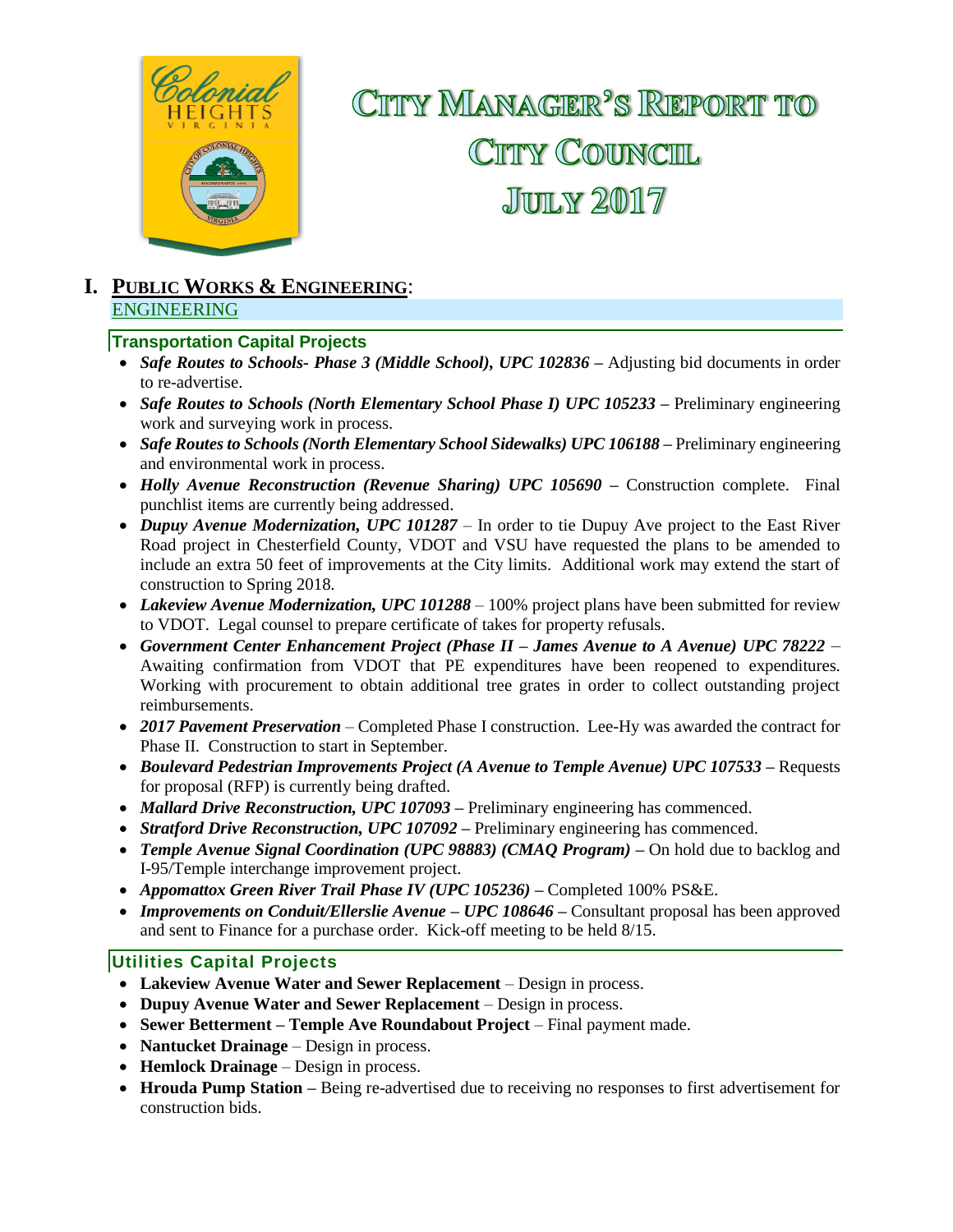# **I. PUBLIC WORKS & ENGINEERING** (CONTINUED):

### **Development Plan Reviews**

- **North Elementary School Addition** Final plan (1<sup>st</sup> resubmittal) submitted for review.
- **Lot 7 East Roslyn Farm –** Final Plat submitted and reviewed. Comments submitted to the developer's agent. Final Plat  $(1<sup>st</sup> Resubmitted)$  submitted and reviewed. Plat approved  $7/14$ .
- **SRMC-FSED** Final plan (1<sup>st</sup> resubmittal) submitted for review.
- Longhorn Steakhouse Final Plan (1<sup>st</sup> resubmittal) submitted and reviewed. Comments submitted to the developer's agent.
- **Petroff –** Final Plat submitted and reviewed. Comments submitted to City Attorney.
- Gills Point Section 10 Final subdivision plat (1<sup>st</sup> resubmittal) submitted and reviewed. Comments sent to developer's agent.

### **Right-of-Way Permits**

• Issued five (5) permits and closed one (1) permit for the month.

### **OPERATIONS AND MAINTENANCE**

#### **Traffic Operations**

- Replaced/maintained signals, signs, markings and street lighting 66 locations.
- Performed preventative maintenance 4 locations.

### **Vegetation**

- Removed litter from (19) locations, responded to (10) litter miscellaneous and to (03) dead animal requests.
- Cut grass/trimmed at (49) locations.
- Sprayed for high weeds/grass at (18) locations.
- Removed a tree from street at (01) location.
- Trimmed tree limbs/bushes at (07) locations and removed limbs discarded on City property at (01) location.
- Assisted Purchasing Department moving surplus items from City Hall to Public Works Complex.
- Responded to after hour calls, tree down in street on Temple Avenue, stump in street on Boulevard and sinkhole on Orange Avenue.

### **Recycling Center**

• 346 citizens used the Recycling Center to dispose of Category 1 Materials, brush, metal products and other recyclable materials.

### **Storm Water and Drainage**

- Cleaned (27) catch basins/curb inlets, drainage ditch at (02) locations, drainage pipe at (01) location and responded to drainage miscellaneous requests at (06) locations.
- Repaired a catch basin on Red Fox Road and on Dunlop Farms Boulevard and a storm sewer pipe on Meridian Avenue.
- Placed gravel in sinkholes at (04) locations and in alleys at (05) locations.
- Sprayed around curb inlets, catch basins, drainage pipes, outfalls and drainage ditches for high weeds/grass at (09) locations.
- Concrete Crew replaced (18) feet of Curb and Gutter at (01) location and (12) feet of Curb and Gutter at (01) location due to Utilities Division Sewer line repair.
- Responded to after hour calls to assist Police Department with flooding on East Ellerslie Avenue and on Boulevard under train trestle.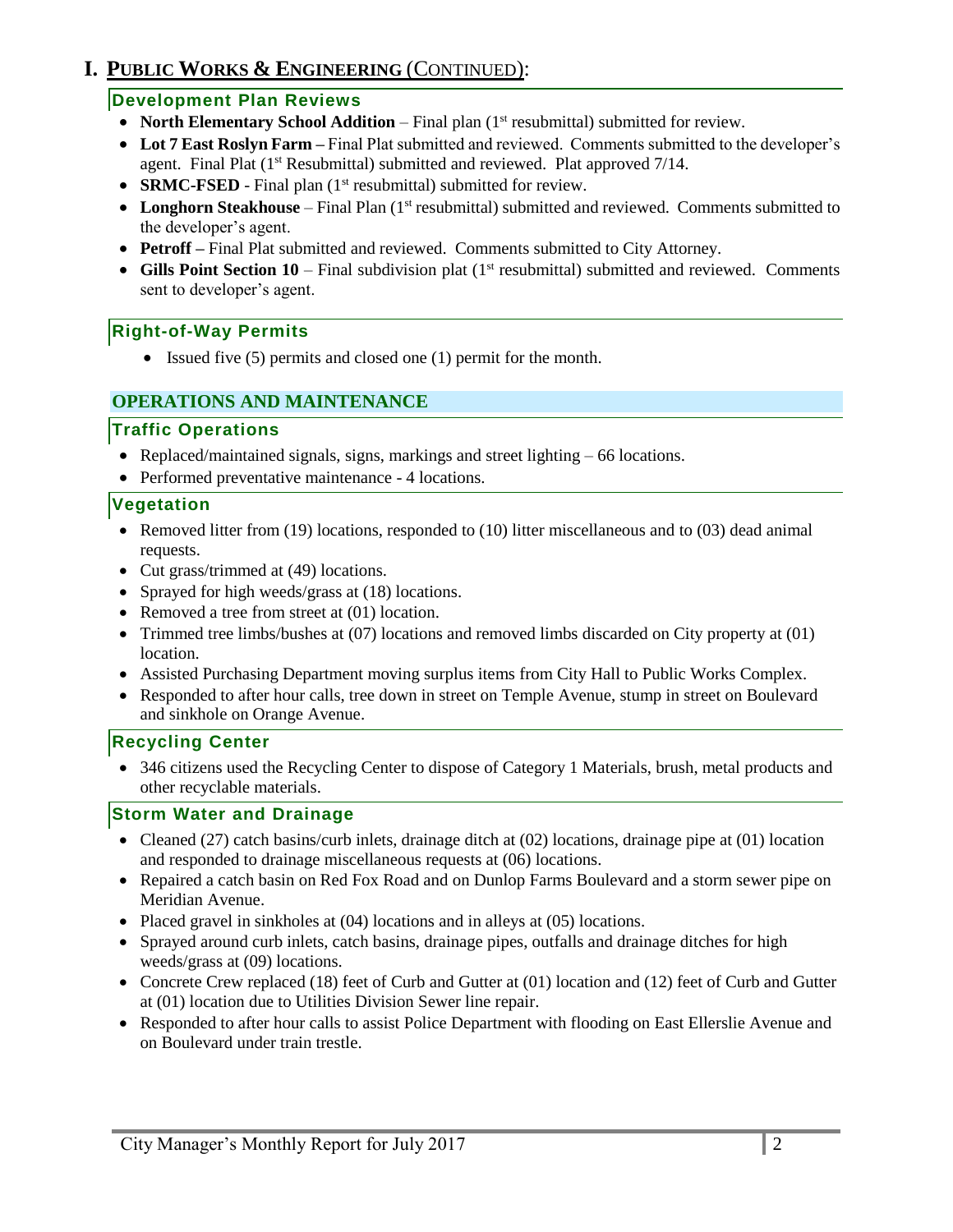# **I. PUBLIC WORKS & ENGINEERING** (CONTINUED):

### **Transportation**

- Placed Asphalt in  $(24)$  potholes,  $(05)$  shoulders,  $(01)$  driveway,  $(03)$  low areas,  $(02)$  gutter pan,  $(07)$ utility cuts (22) asphalt breaking up and responded to (04) miscellaneous requests.
- Removed (55) dump truck loads of construction debris from Public Works Complex and Utilities Division to Old Landfill Area 6.
- Assisted Traffic Engineering saw cut concrete around stop sign to be replaced on Taswell Avenue.
- Graded area and placed stone at the dead end of Ingram Avenue where stone had washed away behind drain pipe entrance to the railroad bed.
- Continued to clean and perform preventive maintenance/repairs on City's vehicles and Equipment.

### **Wastewater Utility**

- Responded to (07) sewer backups and responded to (08) sewer miscellaneous requests.
- Camera sewer line to determine problem area at (05) locations.
- Repaired sewer main line at (01) location.
- Installed sewer cleanout at  $(01)$  location and repaired cleanout top at  $(02)$  locations.
- Flushed sewer main line at (01) location.
- Responded to sewer roaches at (04) locations.
- Placed topsoil around cleanout area at (03) locations and gravel in sinkhole at (01) location.
- Replaced manhole top on Southpark Circle.
- Removed debris from pumps, washed wet well down and responded to (02) alarms after hours at the Main Pump Station.
- Trimmed vines on building, top off and added two quarts of oil to generator at Charles Dimmock Pump Stations.
- Repaired damaged door to dry well at C&B Pump Station.
- Top off generator at Sherwood Hills, Conjurers Neck and Hrouda Pump Stations.
- Removed pump 2, replaced worn wear ring and impeller seals at Hillcrest Pump Station.
- Cut/trimmed grass around pump stations and water towers.
- Continue monitoring all pump stations and methane pump daily*.*

### **Water Utility**

- Replaced (07) meters, a meter box at (01) location, meter top at (04) locations, meter pigtail (02) locations and responded to (07) water miscellaneous requests.
- Repaired a main water line at  $(01)$  location, service line at  $(01)$  location and repaired a meter leaking at (01) location.
- Align a meter in box at (01) location.
- Performed water pressure test at (01) location.
- Flushed hydrant at (01) location to clear water that was discolored.
- Turned water off at (03) locations due to a water line break on private property.
- Replaced float on sump pump, adjusted pilot valve, replaced water pressure gauge inside tank base and assisted East Coast Valve rebuilding pilot valve on attitude valve at Southpark Water Tower.
- Backflow/Cross Connection Technician conducted (57) surveys, (26) completed and (31) incomplete.
- Collected weekly routine water samples, performed THM's, HAA's sent these to Appomattox River Water Authority (ARWA) for testing.
- Performed bacterial sample and disinfected by products sent these to Richmond lab for testing.
- Continue testing for chlorine at the dead end of Wildwood (02) times a week.
- 811 (formerly Miss Utility) locating required (254) man-hours.
- Welcome new Public Works Technician "James Hudson" to our team.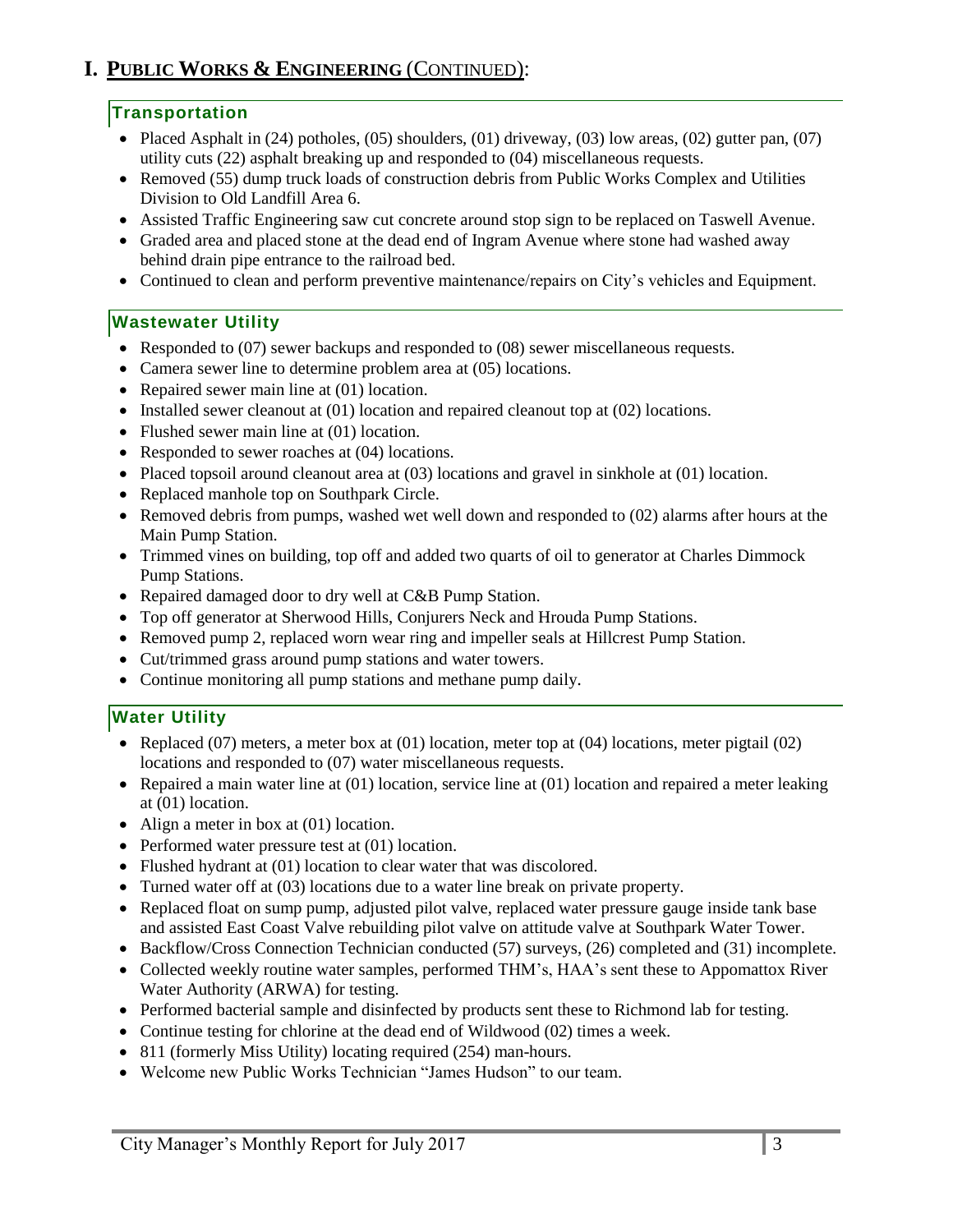# **II. PLANNING & COMMUNITY DEVELOPMENT DEPARTMENT**:

- During the month of July, we had staff members attend conferences to learn, obtain educational credits to keep their certifications, and to build relationships with colleagues in their field. The department shows another productive month in all divisions. As you will see below, all divisions continue to provide professional service in an effort to reach the department's mission, vision, and goals.
- The following are highlights of the work performed by the planning and zoning division. The director investigated several zoning violations. He attended a few meetings with individuals regarding planning and zoning information for residential development and commercial redevelopment. The director reviewed state legislation that became law on July 1 regarding wireless companies installing new infrastructure or co-locating on existing infrastructure. The assistant director worked with engineering/public works on reviewing a final site plan for Southside Regional Medical Center's proposed freestanding emergency department (FSED). She worked with ProjectHomes to rank applicants for this year's emergency home repair program. The assistant director attended the Virginia American Planning Association (APA) Conference. The division also continues to review zoning, sign and fence permits, answer zoning questions, answer inquiries from citizens and businesses, meet with residential and commercial developers or residents pertaining to parcels with flood plain and RPA issues, attend various meetings internally and externally, and other various daily activities.
- The code enforcement division saw a slight decrease in inspections when comparing monthly inspections from July 2016 to July 2017. In comparing this same time period, there was in increase in overall inspections for violations pertaining to trash/debris, exterior storage of objects, Virginia property maintenance code, and zoning. This division continues proactive enforcement of city property maintenance and zoning violations. The inspectors are observant of building permit violations and work with the building inspections division to share information.
- The building inspections division saw an increase in permits and inspections when comparing monthly inspections and permits issued from July 2016 to July 2017. The building official attended the Virginia Code Education Conference. He worked with the deputy fire marshal in making sure 107 Carroll Avenue was vacated by all tenants until the owner can make the necessary repairs for the structure to be habitable.
- The spreadsheet below depicts the department's monthly and year-to-date statistics.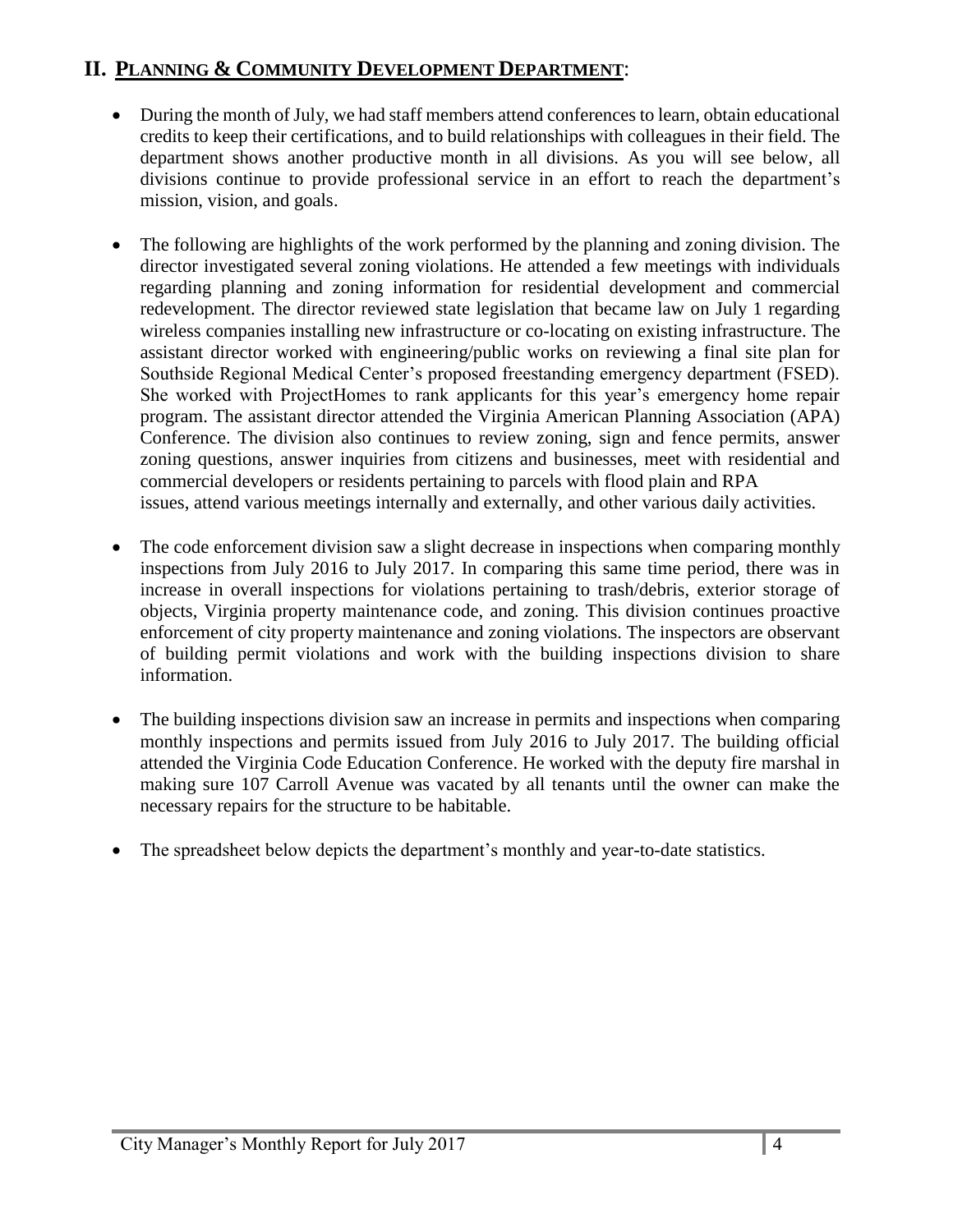# **II. PLANNING & COMMUNITY DEVELOPMENT DEPARTMENT** (CONTINUED):

|                                                       | Month                            | <b>YTD</b>                                |                                    | Month                   | <b>YTD</b>            |
|-------------------------------------------------------|----------------------------------|-------------------------------------------|------------------------------------|-------------------------|-----------------------|
| <b>Code Enforcement</b>                               |                                  |                                           | <b>Building Permits</b>            |                         |                       |
|                                                       |                                  |                                           |                                    |                         |                       |
| <b>Tall Grass</b>                                     |                                  |                                           | <b>Permits</b>                     |                         |                       |
| <b>Initial Inspections</b>                            | 37                               | 276                                       |                                    |                         |                       |
| No Violation Found                                    | $\overline{O}$                   | $\overline{O}$                            | New Residential                    | $\circ$                 | ⊿                     |
| Compliant                                             | 17                               | 146                                       | Cost                               | \$0\$                   | $\sqrt{5}$<br>465,000 |
| In Progress                                           | 20<br>36                         | 34<br>90                                  |                                    | $\overline{\mathbf{z}}$ |                       |
| City Enforced - Grass Cut<br><b>Total Inspections</b> | 38                               | 462                                       | Res. Additions/Alterations<br>Cost | $$40,078$ \$            | 67<br>617,865         |
|                                                       |                                  |                                           |                                    |                         |                       |
| <b>Inoperable Motor Vehicles</b>                      |                                  |                                           | Demolitions                        | $\mathbf{1}$            | з                     |
| <b>Initial Inspections</b>                            | 16                               | <b>155</b>                                | Cost                               | $$38,000$ \$            | 43,000                |
| No Violations Found                                   | $\overline{O}$                   | 2                                         |                                    |                         |                       |
| Compliant                                             | 6                                | 94                                        | Commercial                         | 4                       | 35                    |
| In Progress                                           | 10                               | <b>16</b>                                 | Cost                               | \$246,860               | -\$<br>5,959,467      |
| Vehicles Towed                                        | $\overline{O}$                   | ⊿                                         |                                    |                         |                       |
| <b>Total Inspections</b>                              | 32                               | 304                                       | Plumbing                           | 7                       | 71                    |
| <b>Trailer Violations</b>                             |                                  |                                           |                                    |                         |                       |
| Initial Inspections                                   | 5                                | 48                                        | Electrical                         | 17                      | 97                    |
| No Violations Found                                   | $\overline{O}$                   | з                                         |                                    |                         |                       |
| Compliant                                             | 4                                | 28                                        | Mechanical                         | 8                       | 65                    |
| In Progress                                           | $\mathbf{1}$                     | 6                                         |                                    |                         |                       |
| <b>Total Inspections</b>                              | 10                               | 93                                        | <b>Swimming Pool</b>               | $\mathbf{1}$            | 5                     |
|                                                       |                                  |                                           |                                    |                         |                       |
| <b>Trash/Debris Violations</b>                        |                                  |                                           | <b>TOTAL PERMITS</b>               | 45                      | 347                   |
| <b>Initial Inspections</b><br>No Violations Found     | 14<br>$\overline{O}$             | 143                                       |                                    |                         |                       |
|                                                       |                                  | 6                                         |                                    |                         |                       |
| Compliant                                             | 3                                | 88                                        | <b>Building Inspections</b>        |                         |                       |
| In Progress                                           | 11                               | 39                                        |                                    |                         |                       |
| <b>Total Inspections</b>                              | 28                               | 280                                       | Residential                        | 61                      | 585                   |
| <b>Exterior Storage Violations</b>                    |                                  |                                           | Commercial                         | 65                      | 410                   |
| <b>Initial Inspections</b>                            | 14                               | 78                                        |                                    |                         |                       |
| No Violations Found                                   | $\overline{O}$                   | $\mathbf{1}$                              | <b>TOTAL INSPECTIONS</b>           | 126                     | 995                   |
| Compliant                                             | $\overline{4}$                   | 70                                        |                                    |                         |                       |
| In Progress                                           | 10                               | 30                                        |                                    |                         |                       |
| <b>Total Inspections</b>                              | 28                               | 155                                       | <b>Permits issued by Zoning</b>    |                         |                       |
|                                                       |                                  |                                           |                                    |                         |                       |
| Grafitti                                              |                                  |                                           | Fence                              | $\overline{\mathbf{3}}$ | 30                    |
| Initial Inspections                                   | $\mathbf{1}$                     | $\overline{\mathbf{2}}$                   |                                    |                         |                       |
| No Violations Found                                   | $\overline{O}$                   | $\overline{O}$                            | Signs                              | 6                       | 24                    |
| Compliant                                             | $\overline{O}$<br>$\mathbf{1}$   | $\mathbf{1}$<br>$\mathbf{1}$              | Zoning                             | 7                       | 55                    |
| In Progress<br><b>Total Inspections</b>               | $\overline{2}$                   | $\overline{4}$                            |                                    |                         |                       |
|                                                       |                                  |                                           | <b>Private Farmers Market</b>      | $\mathbf o$             | 2                     |
| <b>VA Property Maintenance Code</b>                   |                                  |                                           |                                    |                         |                       |
| <b>Initial Inspections</b>                            | <b>16</b>                        | 86                                        | <b>TOTAL PERMITS</b>               | 16                      | 111                   |
| No Violations Found                                   | $\mathbf{1}$                     | 3                                         |                                    |                         |                       |
| Compliant                                             | $\overline{a}$                   | 22                                        |                                    |                         |                       |
| In Progress                                           | 11                               | 42                                        | <b>Other Activities</b>            |                         |                       |
| <b>Total Inspections</b>                              | 31                               | 169                                       | Water Shut Off/Marked              | $\overline{O}$          | $\mathbf{o}$          |
|                                                       |                                  |                                           | Uninhabitable                      |                         |                       |
| <b>Zoning</b>                                         |                                  |                                           | Court Cases                        | 1                       | $\overline{2}$        |
| <b>Initial Inspections</b><br>No Violations Found     | 3<br>$\overline{O}$              | 25<br>$\overline{O}$                      |                                    |                         |                       |
| Compliant                                             | $\overline{2}$                   | 11                                        |                                    |                         |                       |
| In Progress                                           | $\mathbf{1}$                     | $\overline{4}$                            |                                    |                         |                       |
| <b>Total Inspections</b>                              | 6                                | 50                                        |                                    |                         |                       |
|                                                       |                                  |                                           |                                    |                         |                       |
| <b>Signs</b>                                          |                                  |                                           |                                    |                         |                       |
| <b>Initial Inspections</b>                            | $\overline{O}$                   | $\mathbf{1}$                              |                                    |                         |                       |
| No Violations Found                                   | $\mathbf{o}$                     | $\overline{O}$                            |                                    |                         |                       |
| Compliant                                             | $\overline{O}$                   | $\overline{\mathbf{1}}$                   |                                    |                         |                       |
| In Progress<br><b>Total Inspections</b>               | $\overline{O}$<br>$\overline{O}$ | $\overline{O}$<br>$\overline{\mathbf{c}}$ |                                    |                         |                       |
|                                                       |                                  |                                           |                                    |                         |                       |
| <b>TOTAL INSPECTIONS</b>                              | 175                              | 1519                                      |                                    |                         |                       |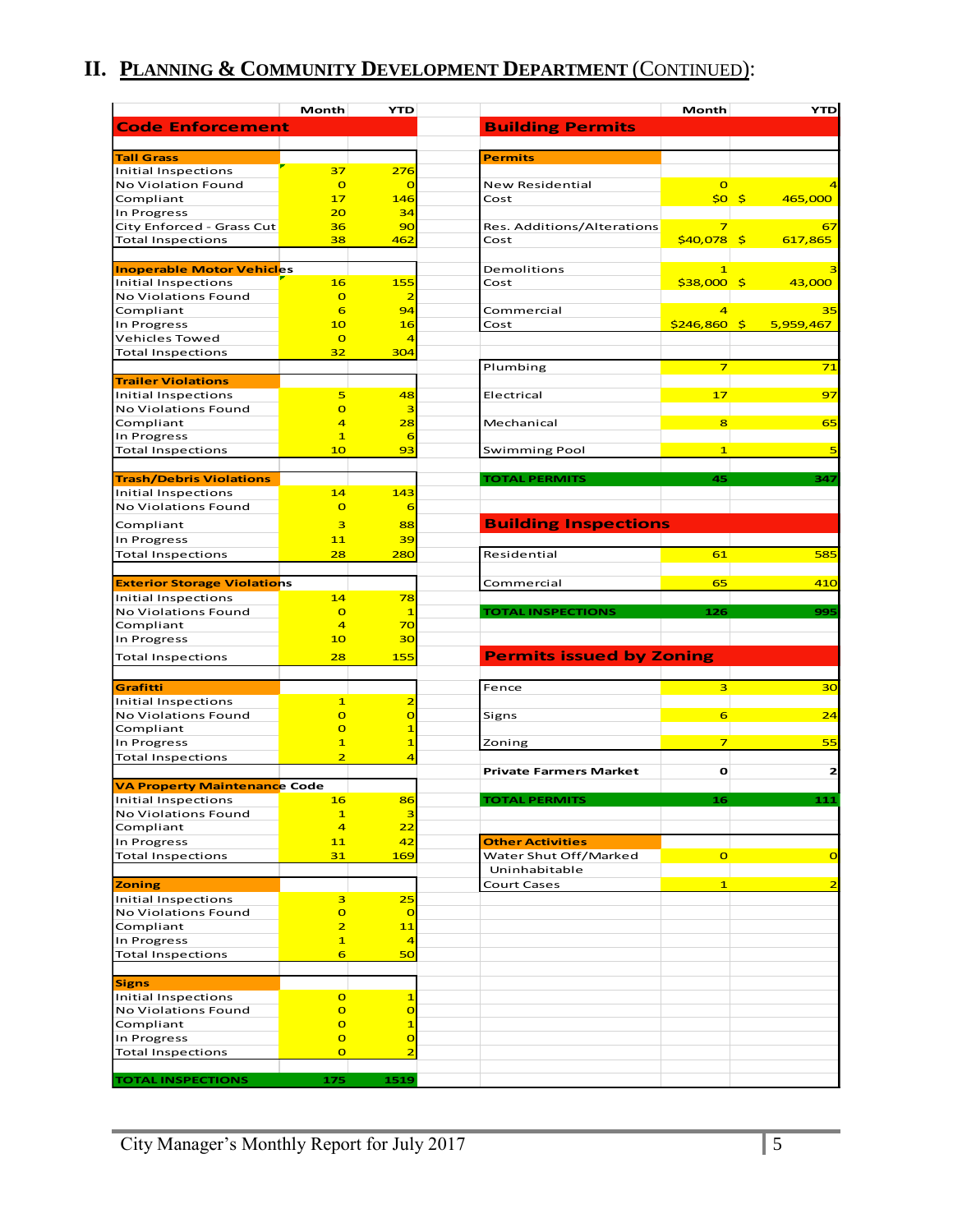# **III. ECONOMIC DEVELOPMENT DEPARTMENT:**



**Source: Virginia Employment Commission**

| <b>Comparison Over Time</b>           |                              |          |                      |  |
|---------------------------------------|------------------------------|----------|----------------------|--|
| <b>Time Period</b>                    | <b>Colonial Heights city</b> | Virginia | <b>United States</b> |  |
| Jun. 2017                             | 4.1%                         | 3.9%     | 4.5%                 |  |
| May. 2017                             | 4.1%                         | 3.8%     | 4.1%                 |  |
| Jun. 2016                             | 4.6%                         | 4.2%     | 5.1%                 |  |
| 5 Year Annual Average<br>2012 - 2016  | 5.7%                         | 5.1%     | 6.3%                 |  |
| 10 Year Annual Average<br>2007 - 2016 | 5.9%                         | 5.3%     | 7.0%                 |  |

**Source: Virginia Bureau of Labor Statistics**

#### **Labor Force, Employment and Unemployment in Colonial Heights**

The table below shows the monthly not seasonally adjusted Labor Force, Employment and Unemployment data for Colonial Heights city in June 2017 per Virginia Employment Commission.

| <b>Labor Force</b>                                                  | <b>Employed</b>                                              | <b>Unemployed</b> | <b>Unemployment Rate</b>                               | Preliminary                             |
|---------------------------------------------------------------------|--------------------------------------------------------------|-------------------|--------------------------------------------------------|-----------------------------------------|
| 9,099                                                               | 8,730                                                        | 369               | 4.1                                                    | No                                      |
| <i>*</i> Chesterfield<br><i>*Dinwiddie</i><br><i>*Prince George</i> | 3.8 %unemployment<br>4.6 % unemployment<br>4.5% unemployment |                   | <i>*City of Petersburg</i><br><i>*City of Hopewell</i> | 7.0 % unemployment<br>6.1% unemployment |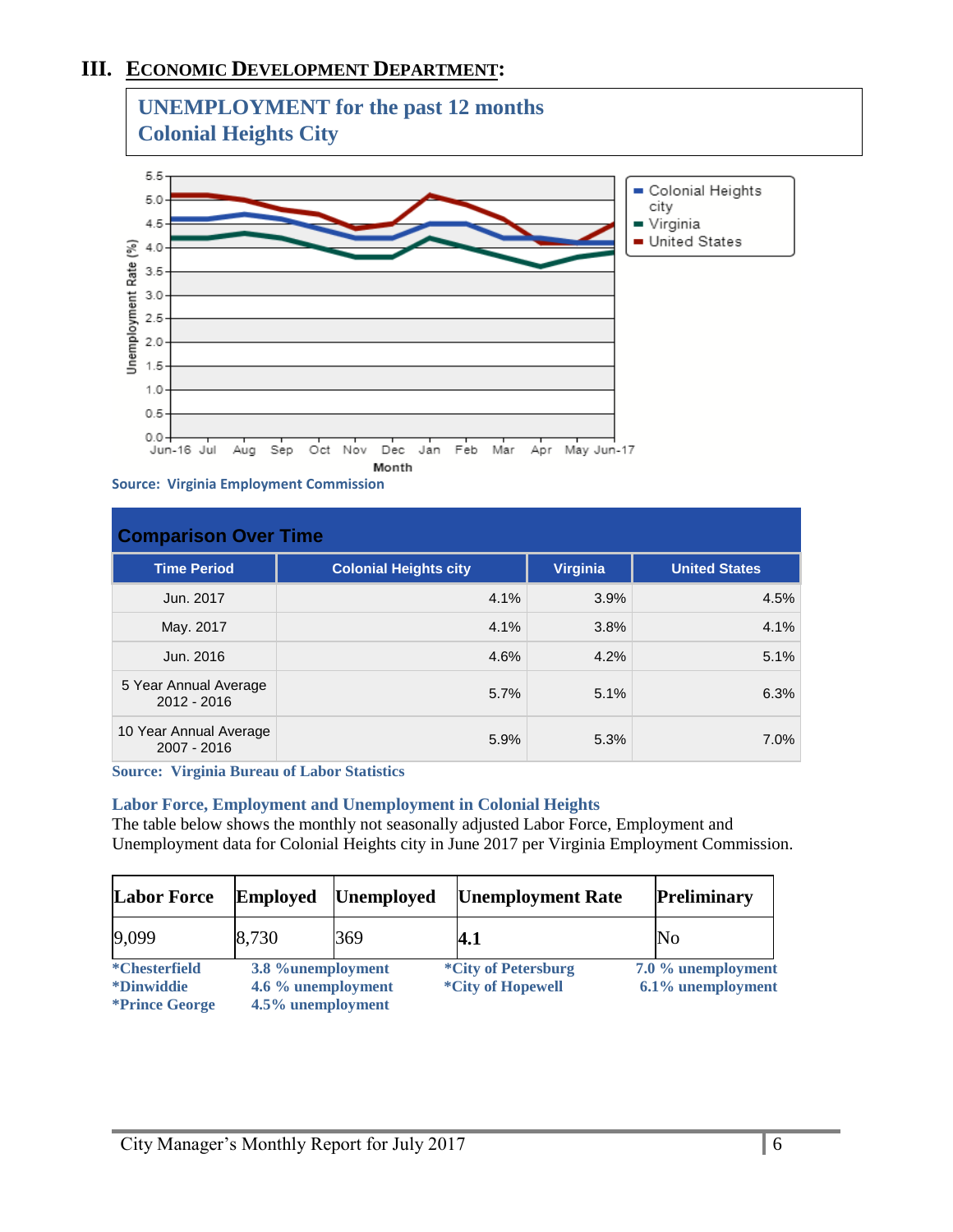## **III. ECONOMIC DEVELOPMENT DEPARTMENT** (CONTINUED)**:**

## **Prospect Activity**

| Direct Requests for Information: | 4 |
|----------------------------------|---|
| Sites/Bldgs. Submitted           | 3 |
| <b>Active Projects</b>           |   |

## **Announced Active Projects**

LongHorn – former LoneStar site Gabe's – former JC Penney Home Store Publix – Colonial Square Shopping Center Skrimp Shack – Colonial Square Shopping Center Domino's Theater – Colonial Square Shopping Center Walker Office Building – Roslyn Office Park SRMC Urgent Center – Roslyn Road Discount Tire – Roslyn Road

### **IV. POLICE DEPARTMENT:**

- $\checkmark$  Our officers responded to 3,631 calls for service during the month of July, 2017. During the same month last year, we responded to 3,473 calls for service—a 5% increase. We had three (3) reported robberies this month, and two (2) reported in July, 2016— a 50% increase. We had one (1) aggravated assault this month, with none being reported during the month of July, 2016— a 100% increase. One (1) burglary was reported in July, 2017, compared with two (2) reported during the month of July, 2016—a 50% decrease. There were 70 Part I, or serious, crimes reported to the Colonial Heights Police Department in July, 2017. Fifty (50) of those, or 71%, have been cleared. Specific percentages for the Part I crimes and arrests are available upon request.
- $\checkmark$  This past month, we saw a slight reduction in our calls for service from the previous month. However, for the sixth consecutive month, our calls for service increased in comparison to 2016.
- $\checkmark$  The month of July was very busy, and it all started with the annual fireworks show in the City. Even the rain did not deter this event, as was evidenced by the high attendance and many positive comments on the show itself. As far as criminal activity goes, our officers were up to the challenge as quick arrests were made in a Saturday afternoon bank robbery, and two strong armed robberies.
- $\checkmark$  We are pleased to report that our Project Lifesaver Program was a success during the month. One participant of the program walked away from her residence and within nine minutes upon arrival, our officers located her safe and sound. I personally am surprised that this wonderful story did not make more of a media impact.
- $\checkmark$  We also want to make mention that the CHPD family grew by one as Master Officer Bob Clark and his wife, Tara, welcomed a beautiful baby girl into their family. All are doing well.
- $\checkmark$  We are excited that all of our new radios have been installed into our fleet and our officers have all their new portables in use. This project was a major undertaking, and Captain Bill Anspach and Sgt. Renee Walters are to be commended for their efforts.
- $\checkmark$  Our Animal Shelter renovation/addition project continues to progress.
- $\checkmark$  Our hiring efforts are moving forward as two (2) conditional offers have been made and we are awaiting the results of further testing. That being said, we are excited to welcome back Sr. Officer Joey Viera at the end of the month, who has been on extensive military leave serving our country the past year and has been deployed overseas.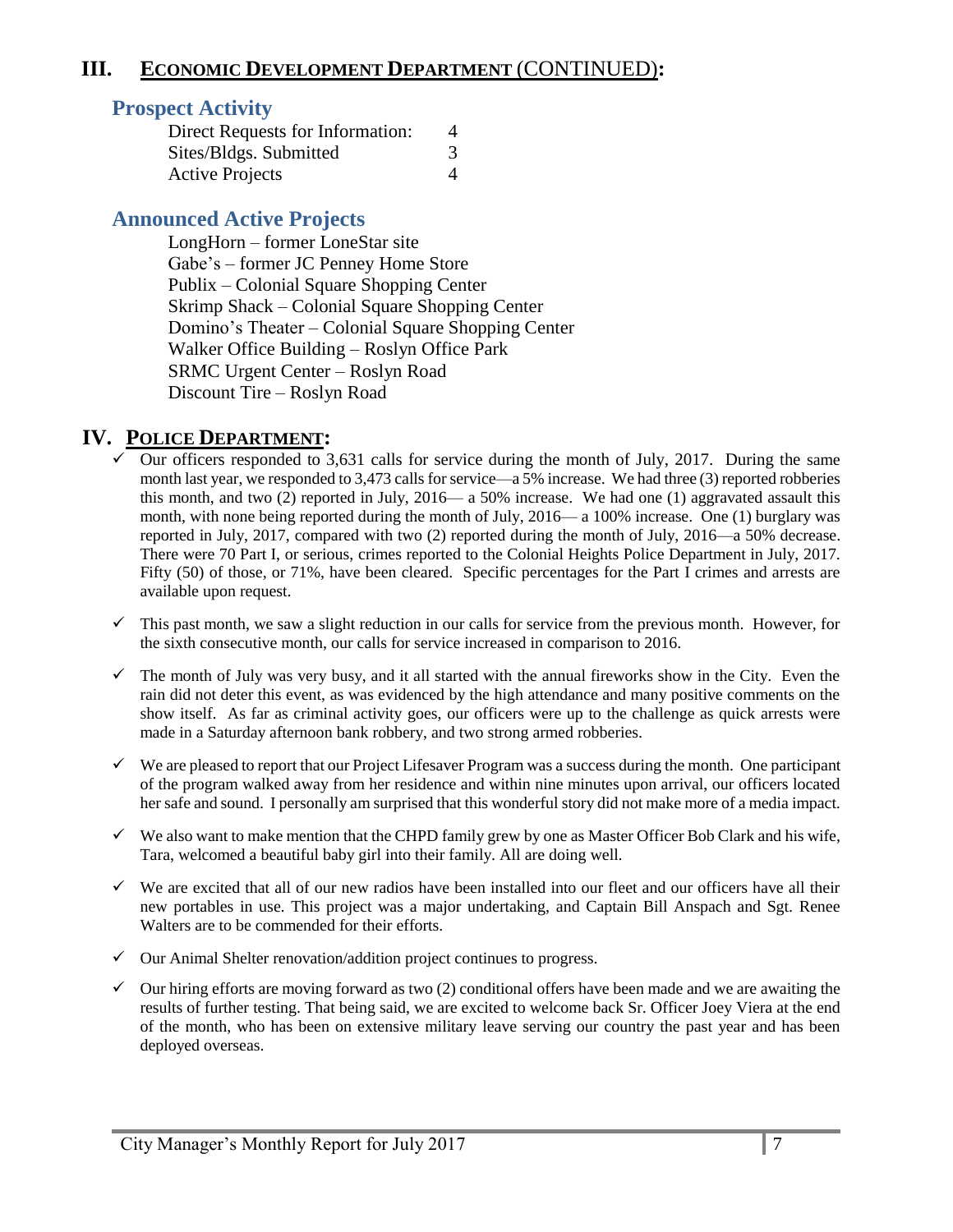# **IV. POLICE DEPARTMENT** (CONTINUED):

- Our **Operations Division**, commanded by **Capt. Steve Groat**, reported the following from his personnel. Some of the operational highlights are as follows:
	- During a traffic stop, Officer Robert Brown arrested two juveniles for possession of a firearm and possession of marijuana.
	- Officers responded to Sun Trust Bank on Charles Dimmock Parkway for a robbery. The suspect entered the bank and passed a note that demanded money. The suspect had fled the area before officers arrived. Detectives made an arrest hours later.
	- Officers responded to an apartment, for an elderly female with Alzheimer's, who had wandered away from home. While checking the area, Officer Brett Jennings found the apartment open and unoccupied. He checked the apartment and located the missing female hiding in the bathroom. The family completed an application for Project Lifesaver. The elderly lady was placed in the program the next day.
	- Career Officer Mike Kelley responded to the Martin Luther King Bridge for a person who had jumped off the bridge. When he arrived at the bridge, an off-duty Petersburg Police officer was assisting the person out of the water. The person was then transported to the hospital for medical/psychological evaluation.
	- Officers responded to Walmart for an attempted strong arm robbery. The suspect approached a cashier and told her to give him the money or he would break her face. The suspect left the store without the money. Officer Jacob Miller was able to recognize the suspect from his previous job at Riverside Regional Jail and obtained warrants.
	- Officers responded to Archer Avenue Apartments for a missing Alzheimer's patient. The patient had recently been enrolled in the department's *Project Lifesaver Program* and could have been gone as long as seven hours. Career Officer Mike Kelley used the tracking equipment and located the patient within nine minutes in the wooded area near the apartments. The patient was returned home with no injuries.
	- Sr. Officer Robbie Simmons responded to a hotel here in the city for a report of drug activity. Officer Simmons noticed an odor of marijuana coming from a specific room. He made contact with the occupants of the room and was able to recover marijuana as well as other drugs and charged one of the occupants with drug possession.
	- Officers responded to Food Lion grocery store for a strong arm robbery. Officer Rob Brown observed a vehicle that fit the description of the suspect vehicle. He was able to stop and detain the driver until a positive identification could be made. The suspect was charged in this incident and the money taken was recovered.
	- Sr. Officer Simmons also attempted to stop a vehicle on Ellerslie Avenue. The suspect refused to stop until he reached home. The driver was arrested for DUID as well as other traffic charges.

The **Law Enforcement Services Division**, commanded by **Capt. Bill Anspach**, also reported his division as having a very productive month. Highlights from their reported activities are as follows:

- Sergeant Renee Walters coordinated the deployment of new portable radios for the department as well as received old radios and equipment. This was a smooth process and was completed quickly. Career Officer Scott Whirley assisted with this project.
- Captains Anspach, Groat and Ferguson interviewed seven certified candidates for the two vacant police officer positions. Four individuals were selected for backgrounds, three of which are still moving through the process.
- Sergeant Walters received notification that we were approved to receive the funding for the School Resource Officer (SRO) grants she submitted. These will be for year four of four for North Elementary, and year three of four for Tussing Elementary.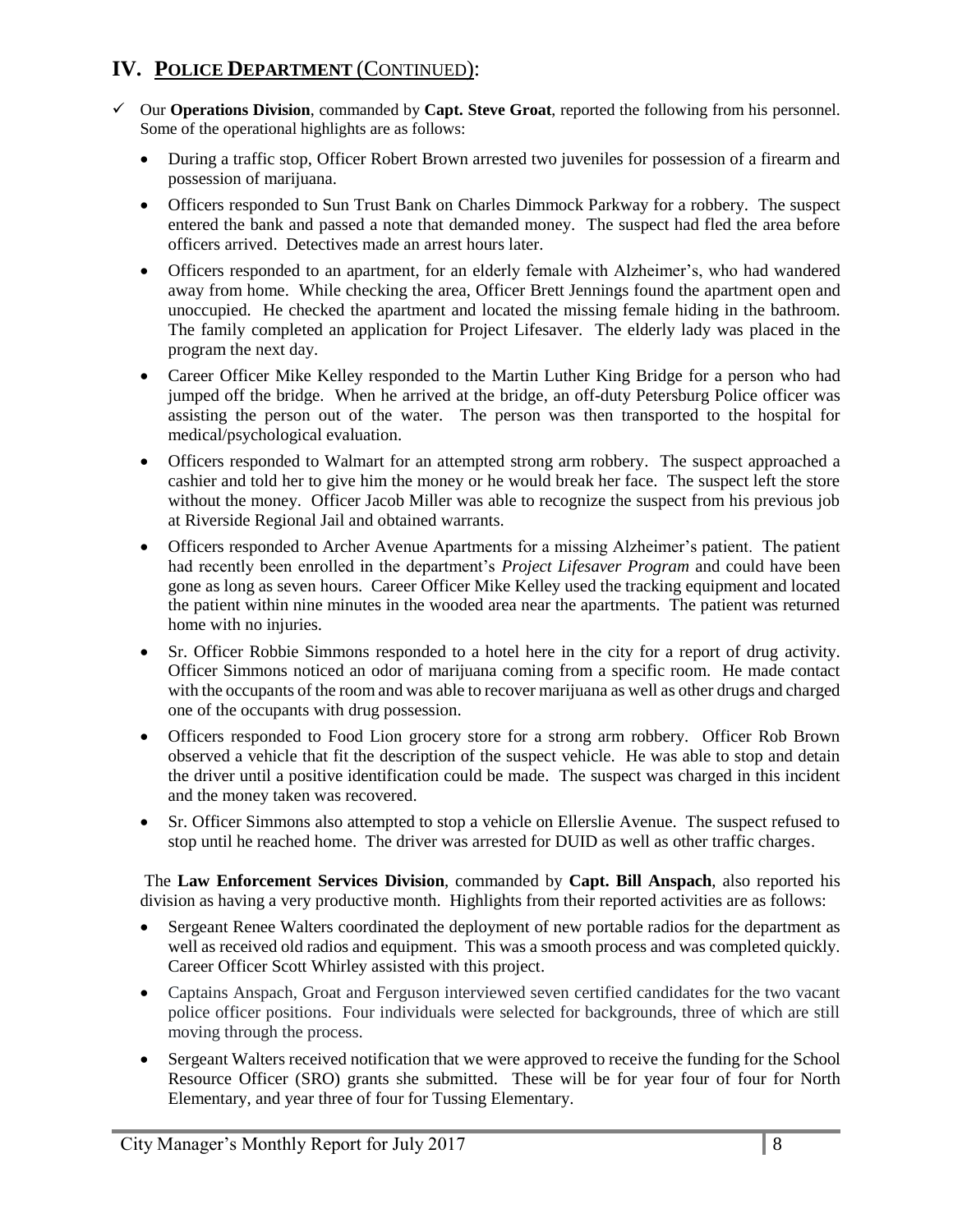# **IV. POLICE DEPARTMENT** (CONTINUED):

- The Commonwealth Attorney's Office provided legal update to the agency during several roll call sessions.
- Captain Anspach and Sgt. Walters have been training Career Officer Whirley in the property room throughout this month. He was shown how to enter property, sign property in and out, and return property. Career Officer Whirley rode with Sgt. Walters to the state lab to observe the process involving delivering and picking up property at the lab.
- Career Officer Whirley went to North Carolina with Master Officer Benkendorf on an extradition to pick up a female prisoner.

Our **Investigations Division,** commanded by **Capt. Dann Ferguson**, reported a busy month, with 24 new cases. Twenty-one (21) of those cases were cleared—this included six (6) cases from previous months, all of which resulted in an 85% clearance rate. During the month of July, we had four (4) heroin overdoses. One of these was the same person twice in one day. Fortunately, we had no fatalities. We continue our efforts in obtaining Narcan and moving forward with our initiative. During the month of July, the Investigations Division processed 17 concealed weapon permit applications.

Some of the division highlights include:

- Detective Sergeant Thad Johnson investigated our reported bank robbery and had the suspect under arrest within eight hours of the crime.
- Master Detective Chris Harris investigated a case involving distribution of child pornography, which resulted in a search warrant being executed; status is pending forensics findings of computers that were seized.
- Master Detective Harris cleared four pending cases from previous months—one overdose that was unfounded; one aggravated sexual assault that was exceptionally cleared; one distribution of obscene pictures that was unfounded; and one death investigation that was unfounded.
- Sr. Detective Adam Brandeberry had a busy month investigating three cases involving counterfeit currency that was passed at local businesses. He also cleared two pending cases from previous months—one robbery by arrest and one counterfeit currency by arrest.
- Master Detective Roger Santini investigated three cases involving fraud crimes. One case was unfounded, the second case was cleared by arrest, and the third is pending further investigation.
- Three public nuisance letters were issued pertaining to the use of illegal drugs.
- **Auxiliary** and **Sentinels** did not have a monthly training session. The Auxiliary Unit assisted with the 4th of July fireworks. In addition, Auxiliary provided traffic control/security for the Ft. Lee 100 Mile Road Run on July 9th and the BIB Tournament on July 27-31. During the month of July, Auxiliary/Sentinel members volunteered 174 hours of service. Year to date, Auxiliary/Sentinel members have volunteered 1,429 hours of service.
- Our **Special Operations Unit**, supervised by **Sgt. Jason Chimera**, had a very busy and productive month. During the month, the unit was able to seize over \$15,000.00 in drug proceeds. The unit conducted surveillance operations at various businesses in the city. There were 30 new cases initiated, 27 of which were cleared by arrest, and executed two search warrants at residences within the city. They obtained 15 felony warrants and 27 misdemeanor warrants for various offenses involving drug distribution, child neglect, alcohol violations, weapons charges, and maintaining a common nuisance. The unit also issued one traffic summons, 11 verbal warnings and two written warnings. Officer Darrell Aleshire also investigated four nonfatal heroin overdoses this month.
- $\checkmark$  Overall as an agency, we made 371 total arrests, worked 83 crashes, wrote 556 traffic citations, executed 847 traffic stops, affected five DUI arrests and 60 drug arrests, and issued 21 parking citations.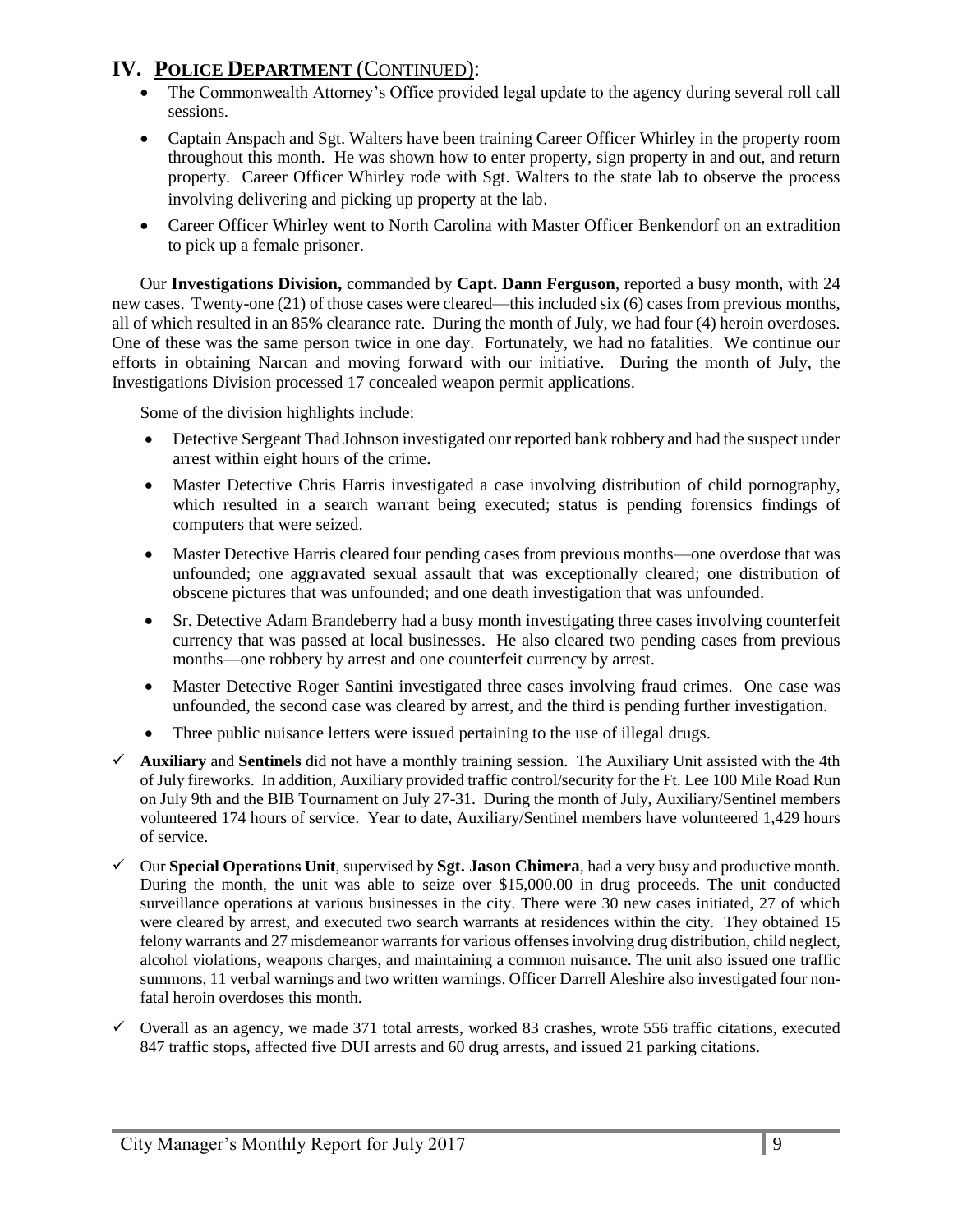# **IV. POLICE DEPARTMENT** (CONTINUED):

- **Master Detective Christopher D. Harris** was selected and honored as our Employee of the Month for June, 2017. Eight new cases were investigated by Master Detective Harris during the month, including a burglary that occurred at the Shop and Go Exxon on Southpark Boulevard. He assisted in search warrants that were obtained in response to a tip that we received about the burglary. Det. Harris conducted interviews of two individuals who were arrested in relation to said burglaries, during which time he received the name of a third potential suspect. This suspect was already incarcerated at Riverside Regional Jail for the burglary of a commercial property that occurred in Chesterfield County two days after Chris's case. Chris was able to contact the suspect, who denied any involvement. He made sure to check the suspect's property that was brought into the jail and was able to locate the same shoes that were worn by the burglary suspect in the inmate's property. Based on all of the information received and evidence collected, he was able to secure warrants on the final suspect.
- $\checkmark$  Every day, Master Detective Harris demonstrates his dedication, professionalism and his willingness to assist other officers and detectives, even when he may be busy himself. He always arrives to work early and maintains a positive attitude, no matter what situation he may encounter. For his continuing contribution to the mission of the department, we feel that he is more than deserving of this award.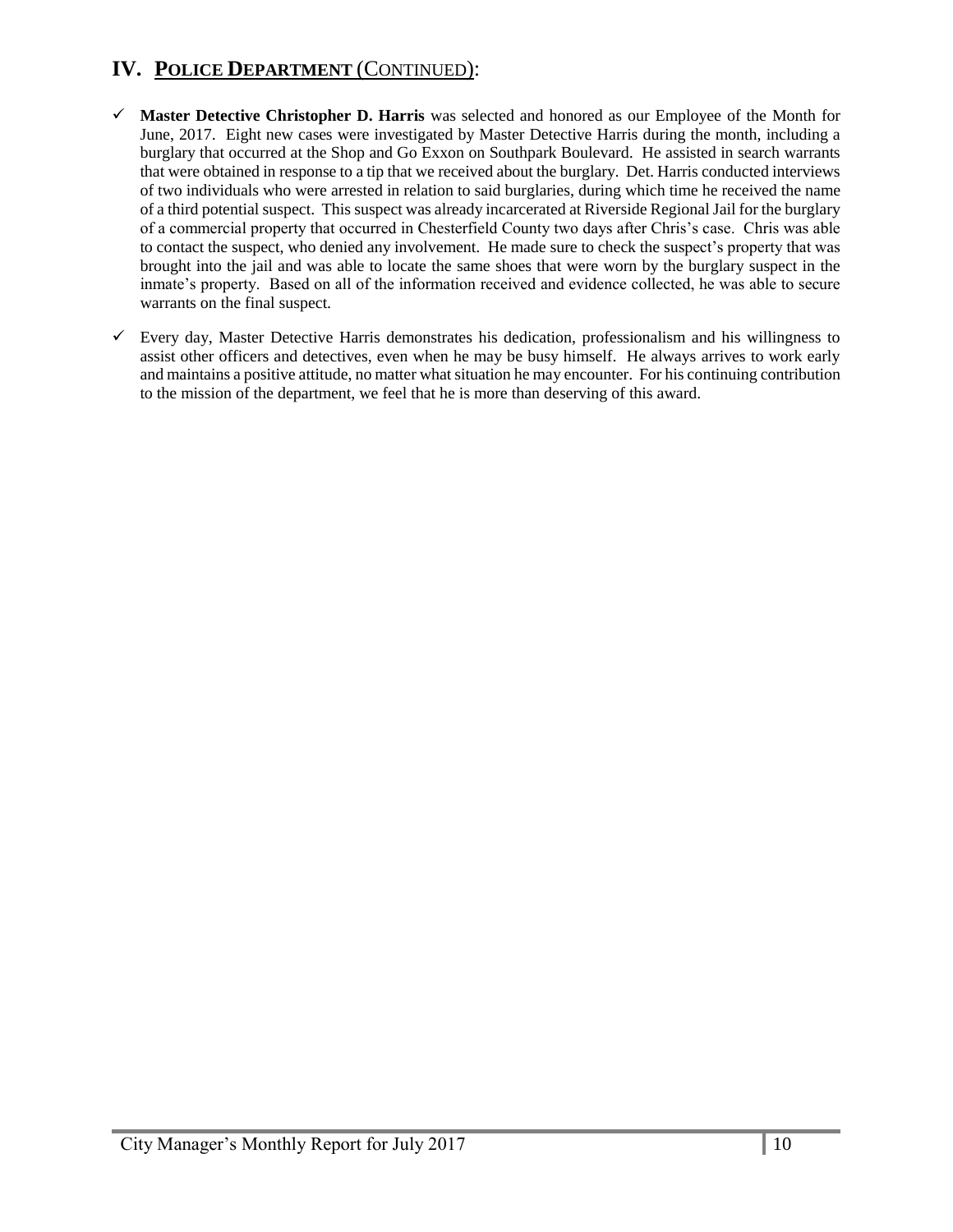# *V.* **FIRE & EMS DEPARTMENT:**



#### **Total Fire Type Incidents: 148 (Total Fire Loss \$23,350): Total Patients transported: 224 (Total EMS incidents 294):**

*Fire units arrived on scene in less than 9 minutes on 100% of emergency incidents. (Average response time 5:04 minutes)*

*EMS units arrived on scene in less than 9 minutes on 99.2% of emergency incidents. (Average response time 5:00 minutes)*

| <b>Fire Division(number of incidents):</b>    |              |                                   |   |                             |    |                                      |    |
|-----------------------------------------------|--------------|-----------------------------------|---|-----------------------------|----|--------------------------------------|----|
| <b>Fires</b>                                  |              |                                   |   | <b>Hazardous Situations</b> |    | Service calls and false calls.       |    |
| <b>Building Fire</b>                          | 4            | <b>Electrical Problem</b>         |   |                             |    | Good Intent Calls                    | 40 |
| Cooking Fire                                  | $\mathbf{2}$ | Down or low hanging wire.         |   |                             | 5. | <b>Public Service</b>                | 46 |
| Vehicle Fire                                  |              | Gasoline/combustible spill        |   |                             |    | False Alarm/False Call               | 19 |
| Brush/trash Fire                              | $\mathbf{2}$ | Gas Leak (Natural or LPG)         |   |                             |    | Child Seat installation              | 8  |
|                                               |              | <b>Other Hazardous Situations</b> |   |                             |    | Smoke/CO detector installation       | 5  |
|                                               |              |                                   |   |                             |    | Assist Invalid                       | 8  |
| M/A First Responder given to EMS Chesterfield |              |                                   | 7 |                             |    | M/A received from Chesterfield Fire  | 5  |
| M/A given to Chesterfield Fire                |              |                                   | 3 |                             |    | M/A received from Fort Lee Fire      |    |
| M/A given to Petersburg Fire                  |              |                                   | 1 |                             |    | M/A received from Prince George Fire |    |
|                                               |              |                                   |   |                             |    | M/A received from Petersburg Fire    |    |

### **STAFFING**

|                  |                            | <b>Engine unstaffed</b><br>due to EMS call | <b>Engine left with 2 personnel</b><br>due to EMS call |
|------------------|----------------------------|--------------------------------------------|--------------------------------------------------------|
| <b>Station 1</b> | <b>Number of Incidents</b> | 13                                         | 17                                                     |
|                  | <b>Total hours</b>         | 15 hrs. $0$ min.                           | 19 hrs. 2 min.                                         |
| <b>Station 2</b> | <b>Number of Incidents</b> | 6                                          |                                                        |
|                  | <b>Total hours</b>         | $6$ hrs. 5 min.                            | 7 hrs. 5 min.                                          |

#### **EMS Mutual aid**

| M/A given to Petersburg EMS       | 10 | M/A received from Chesterfield EMS  |          |
|-----------------------------------|----|-------------------------------------|----------|
| M/A given to Hopewell EMS         |    | M/A received from Fort Lee EMS      |          |
| M/A given to Fort Lee EMS         |    | M/A received from Petersburg EMS    |          |
|                                   |    | <b>EMS Transports (by facility)</b> |          |
| Southside Regional Medical Center |    | 138                                 | 61.61%   |
| Tri-City Emergency Room           |    | 33                                  | 14.73%   |
| John Randolph Medical Center      |    | 19                                  | 8.48%    |
| Chippenham Hospital               |    | 16                                  | $7.14\%$ |
| <b>VCU Health Systems</b>         |    | 6                                   | $2.68\%$ |
| <b>St. Francis Medical Center</b> |    | 6                                   | $2.68\%$ |
| Johnston Willis Hospital          |    |                                     | 2.23%    |
| Saint Mary's Hospital             |    |                                     | $0.45\%$ |
| <b>Total:</b>                     |    | 224                                 | $100\%$  |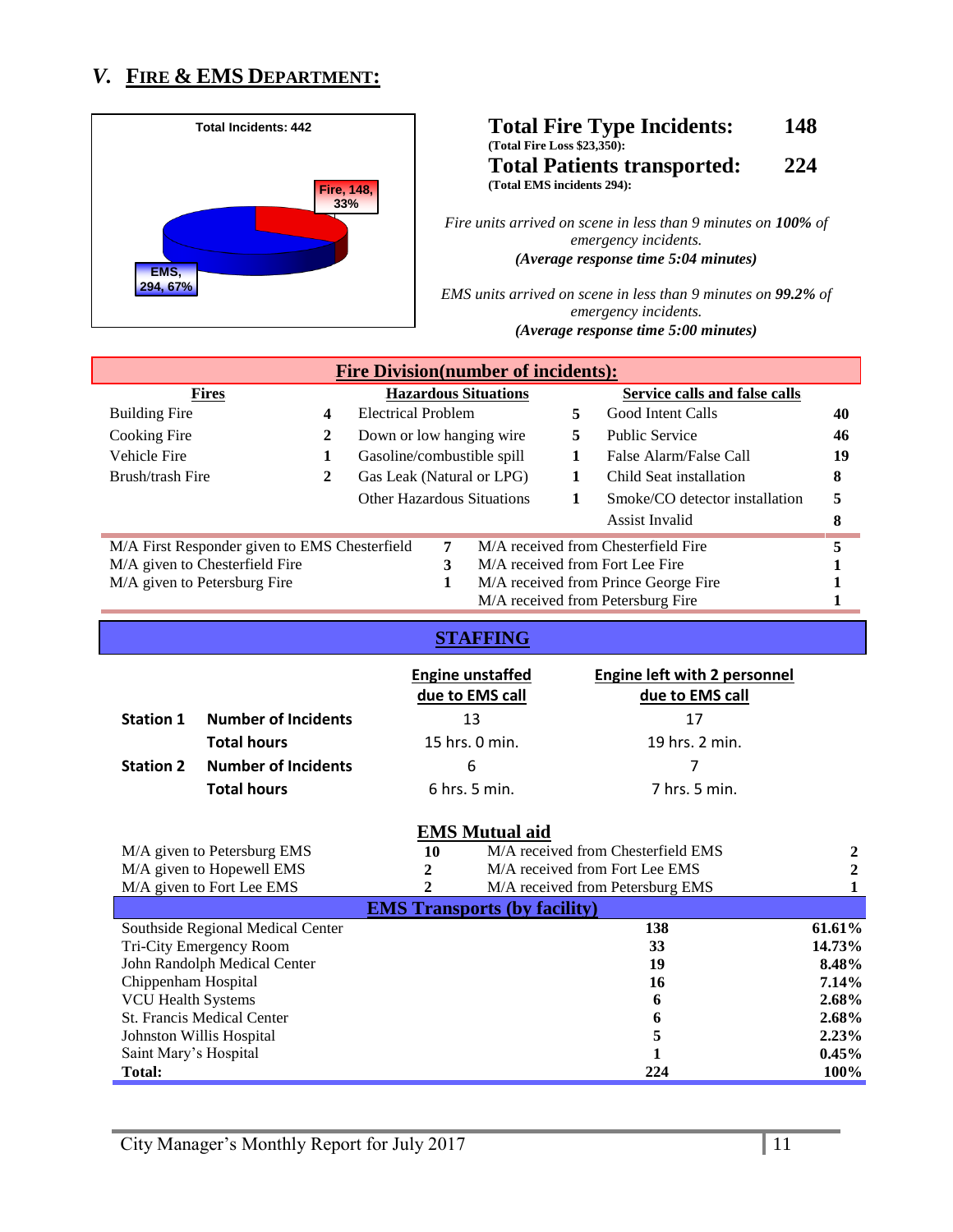### **VI. FINANCE DEPARTMENT:**

#### **Departmental Highlights**

- Internal staff meeting to discuss status of RE & PP Tax Administration systems, and financial systems in general. This will be a topic coming to Council in the near future.
- We currently have a vacancy in a Financial Specialist due to a separation, and an Administrative Assistant who will be out on FMLA. We will be evaluating workload and looking at various options to fill the Financial Specialist position in the near future.
- The Director has established monthly meetings with key staff not physically located on the second floor to keep lines of communication open for direct reports who may not interact with the Director on a regular basis.

**Finance -** Checks processed: 1,047, Alarm citations: 4

**Purchasing –** 466 total purchase orders were completed with 390 being processed by purchasing and 76 departmental purchases being reviewed. This compares to 476 being completed for the same period in 2016. In addition, 112 check requests were prepared by departments which are not processed by Purchasing.

#### **Bids Issued/Opened during the month:**

- Invitation # 17-062702-1063, Hrouda Pump Station Rehabilitation opening date was July 14, but no bids were received. Engineering is in discussion with various contractors to address concerns as to why no bids were received.
- Invitation #17-071802-1064 Pavement Preservation 2017, sealed bids were opened on July 18 with a contract awarded to Lee Hy Paving.

#### **Other Purchasing Activity:**

- Working on an addendum to the contract, for consulting services for the radio communications system project. Addendum would add funds, which are already included in the total cost of the total project. Consulting services would run until September 25, 2020.
- Working on a lease agreement for a new copy machine for the police department, with Virginia Business System. The new lease will be for 60 months. The NJPA (National Joint Powers Alliance) contract was used.
- Contract with Argos for the delivery of concrete to the Public Works Department has been approved. The low bidder would not agree on contract language, so the next vendor in line was chosen.
- Purchase Order issued to Structural Technology for the annual inspection of all ladders for the Fire Department. Inspection must be completed by August 15.
- Purchase Order issued for the re-sealing and pavement markings on the parking area around Shepherd Stadium.
- Purchase Order issued to LS Lee to replace the guardrail damaged by a driver on June 24. L S Lee to coordinate all work with the City's Public Works Department.
- A used fork truck was purchased by Fleet Department (Hyundai Lift Truck model HLF15-5, approximately 2,254 operating hours/3,000 base capacity at 24' load center.
- Confirmed a backup vendor, Exxon at the north end of the City on the Boulevard, should the gas/diesel pumps go down, like they did this month. Exxon will run a tab for the City.
- Meeting held with those involved in the animal shelter addition project, to discuss concerns with painting the walls at the shelter.
- Purchase order issued for the replacement of conference room chairs for the City Manager's conference room and the City Council conference room. Chairs were purchased from Staples at 40 % off.
- Contract addendum signed with Proactive, to continue to offer IT support for the City for the period of July 1, 2017 – June 30, 2018.
- Purchase Orders issued to multiple vendors, for the purchase of school supplies for the City's Back to School Festival, scheduled for August 15.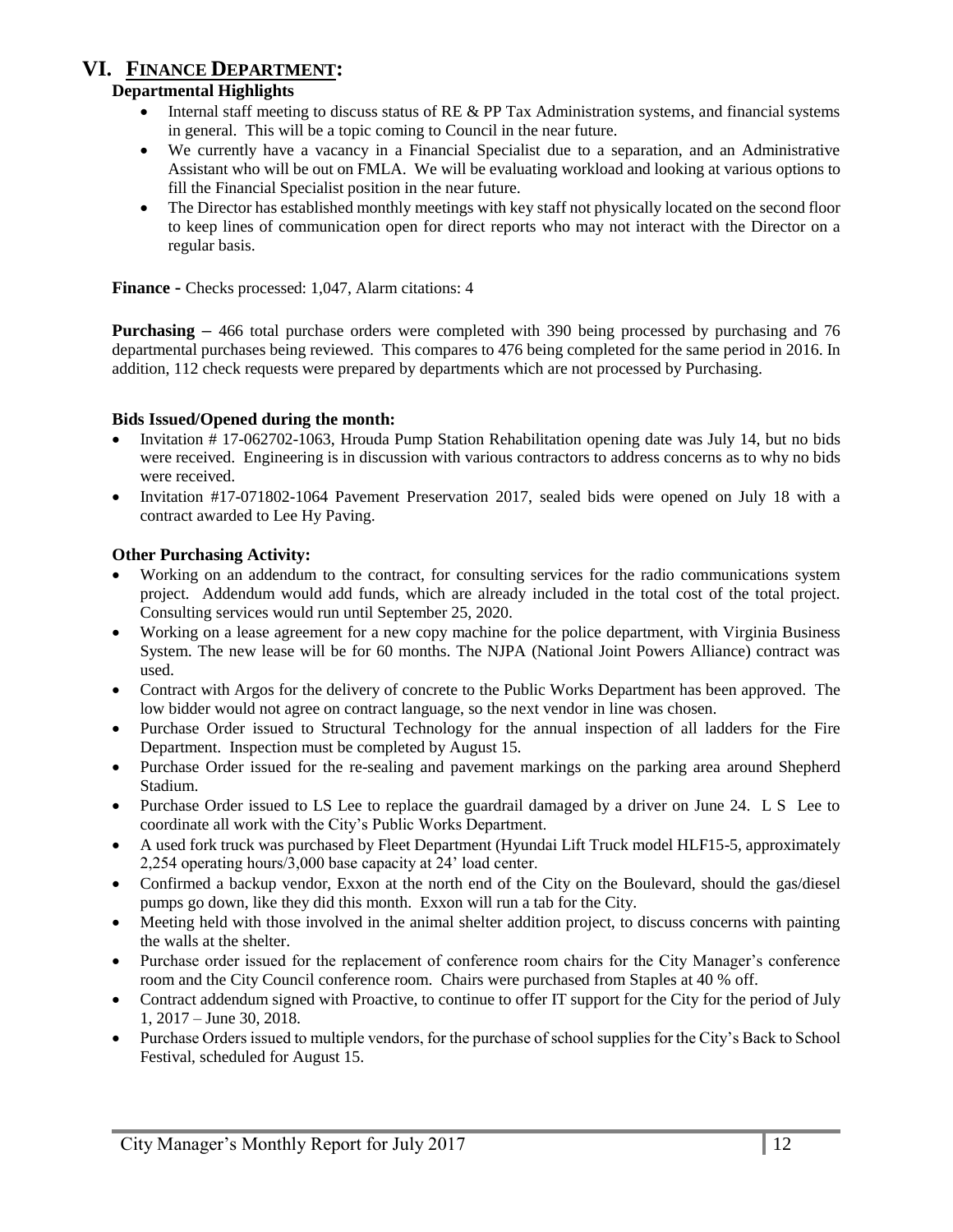# **VI. FINANCE DEPARTMENT** (CONTINUED):

- Contacted Cintas about the City's contract for mats that are to be delivered to two City buildings. It was discovered that the US Communities Contract will give the City a lower price per week, of which we want to take advantage.
- Purchase Order issued to Med-Pro US Inc. for the inspection and preventative maintenance on the Stryker and Fern stretchers.
- Continue to work with the City's IT Department, concerning the dropping of phone calls at the Courthouse. It is now believed that the wireless access points in the building and the radio booster system in the Courthouse could be causing the problem.
- Purchase Order issued for cat and dog tags, with M & W Printers.
- Quote issued for the replacement of the A/C gas system serving the left side of the bunk house living quarters at the Dunlop Farms Fire Station. Quotes are due back in August.
- Quote issued for the re-roofing of the Public Safety building and also the Senior Center building. There is a mandatory pre-bid conference on August 2, with quotes due on August 9.
- Received preliminary pricing on the real estate assessments, which will be mailed out in January 2018. Approximately 7,600 real estate assessments are in the City's data base. Estimated cost of the job, not counting the mailing cost: \$1,496.50
- Purchase Order issued to Capital Auto Group, for a 2018 Ram 1500, 4 x 4 tradesman crew cab, 4 x 4 short bed truck.
- Purchase Order issued to Heritage Chevrolet for a 2017, full size  $\frac{3}{4}$  ton cargo van, rear wheel drive.
- Trouble tickets placed for problems with the x-ray machine at the Courthouse. L3 Communications was contacted.

#### **Risk Management:**

Vehicle:

 A City resident backed up their vehicle into an unoccupied Recreation and Parks truck at Lakeview Park. There was no damage to the City truck.

Citizen Claim:

 A City police officer, while making an arrest for possession of marijuana, placed the individual's cell phone on top of the police vehicle. The officer forgot it was there, and it fell off the car and struck the asphalt as the officer turned a corner.

Notice of Legal Action:

- A notice of legal action was filed by a resident from an accident in September 2015. When the individual exited her truck that she parked on the street, she fell in an open water meter hole. VML will handle this claim.
- A warrant in debt was filed against the City's Police Department for \$25,000, for excessive force, illegal detainment, entrapment, loss of employment and refusing to let the individual make a call, during an arrest in April 2017.
- An individual gave notice of her claim against the City and its Police Department for her false arrest and imprisonment sustained by reason for the gross negligence of the City, its agents, officers, which resulted in the loss of her employment and benefits. VML to assign legal representation for this claim.

#### **Utility Billing:**

- Bi-monthly Utility Bills Sent 3,818
- Delinquent Notices Sent 770 or 21.4% with 134 cut off for nonpayment.
- \$53.25 Set-off Debt Collections received for July.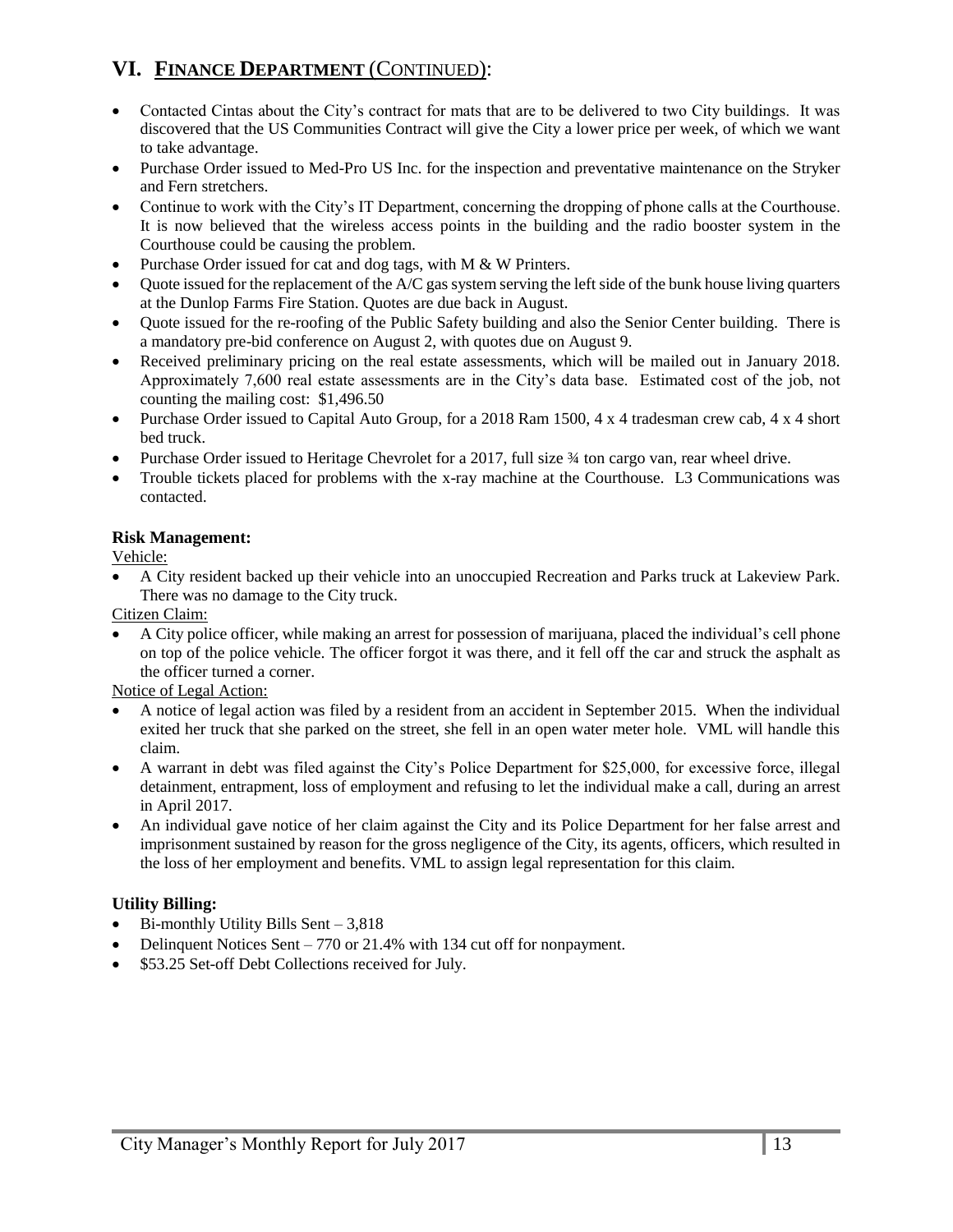# **VII. HUMAN RESOURCES DEPARTMENT:**

The following information is a summary of activities for the Human Resources Department during the month of July 2017:

| ☆ | <b>Advertisements</b> |                                      |
|---|-----------------------|--------------------------------------|
|   | <b>Department</b>     | <b>Position</b>                      |
|   | City Manager's Office | <b>Executive Assistant</b>           |
|   | Fire & EMS            | <b>Battalion Chief (Promotional)</b> |
|   | Fire & EMS            | Fire Lieutenant (Promotional)        |
|   | Office on Youth       | Site Supervisor (Part-time)          |
|   | Office on Youth       | Support Worker (Part-time)           |
|   | <b>Public Works</b>   | <b>Engineering Technician</b>        |
|   | <b>Public Works</b>   | <b>Project Coordinator</b>           |
|   |                       |                                      |

#### **Applications & Testing**

|                                      | <b>Total Applications</b> | Total Hits on Job        |
|--------------------------------------|---------------------------|--------------------------|
| Position                             | Received                  | <b>Announcement Page</b> |
| <b>Battalion Chief (Promotional)</b> |                           |                          |
| <b>Engineering Technician</b>        | 15                        | 440                      |
| <b>Executive Assistant</b>           | 123                       | 1,392                    |
| Fire Lieutenant (Promotional)        |                           | 74                       |

#### **Training**

Employees continue to complete ICS and VML University training courses as needed.

#### **Miscellaneous**

- New Employee Orientation: Mariah Lowe – Telecommunicator James Hudson – Public Works Technician
- Exit Interview: Elke Gibbs – Executive Assistant Heather Smith – EMS Firefighter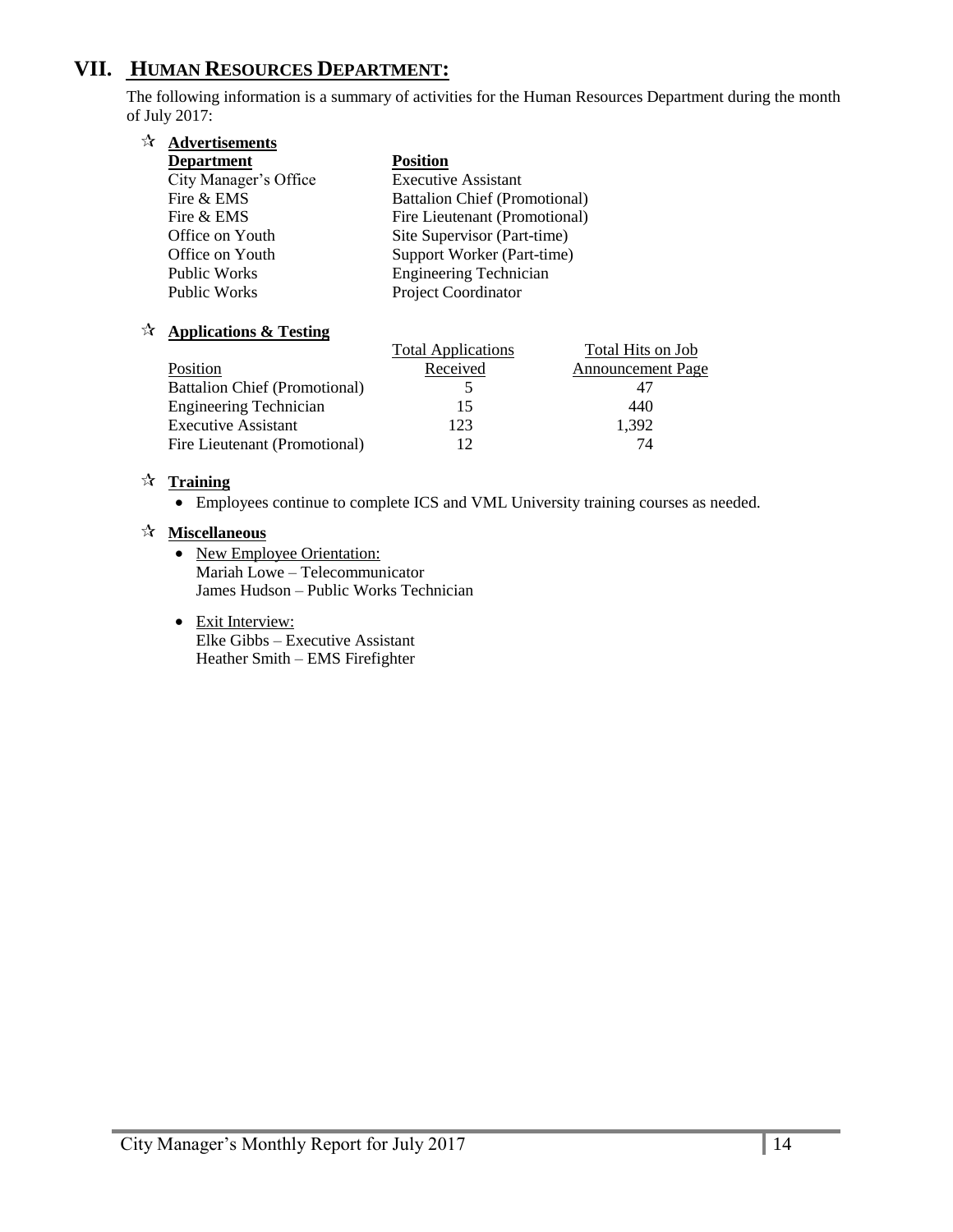# **VIII. INFORMATION TECHNOLOGY DEPARTMENT:**

The City's website, [www.colonialheightsva.gov,](http://www.colonialheightsva.gov/) had 76,179 page views in the month of July.

| Top fifteen sites visited after home page:                                                                                                                                                                                                                                                                                                            | Top five countries after U.S.:                                                                                                                                                                                                     |
|-------------------------------------------------------------------------------------------------------------------------------------------------------------------------------------------------------------------------------------------------------------------------------------------------------------------------------------------------------|------------------------------------------------------------------------------------------------------------------------------------------------------------------------------------------------------------------------------------|
| 1. Library<br>Real Estate Records Search<br>2.<br>3. Human Resources<br>4. City Employees Login<br>5. Animal Shelter<br>6. Yard Sales<br>7. Recreation & Parks<br>8. Online Bill Pay<br>9. Police<br>10. Sports & Athletics<br>11. Our Government<br>12. Records & Property Tax Maps<br>13. Recreation Programs<br>14. GIS & Maps<br>15. Things to Do | $\frac{1}{2}$ India<br><b>START</b><br>Germany<br>$\blacksquare$ Canada<br><b>Dela</b> Philippines<br><b>ME</b> United Kingdom<br>Top five regions after Virginia:<br>Illinois<br>Pennsylvania<br>New York<br>Maryland<br>Delaware |
|                                                                                                                                                                                                                                                                                                                                                       |                                                                                                                                                                                                                                    |

- $\star$  Citizens submitted and city staff processed 400 service requests and questions through the "Report a Concern" module during the month of July. The City of Colonial Heights' Facebook Page now has 4,476 fans and the City's Twitter account has 1,010 followers.
- $\hat{x}$  IT staff provided the following training for employees in July:
	- Adobe Acrobat Professional (Sheriff's Office, July 12)
	- CivicPlus Website CMS (Police Administration, July 20)
	- GIS (Police Investigations, July 21)
	- CivicPlus Agenda Center (City Administration, July 27)
- $\approx$  Proactive Information Management completed 70.15 hours of IT service and maintenance for City departments this month.

# **IX. LIBRARY:**

- $\hat{x}$  The library staff circulated 21,347 titles in July.
- Four thousand, four hundred and thirty-six e-books circulated on Kindles. Two hundred and thirty-five e-books and audio titles were downloaded from Hoopla, and 345 residents are currently registered for this online library service.
- $\star$  The public computer center had 1,716 users, while the iPad center was used 202 times.
- $\mathcal{R}$  One thousand, three hundred and thirty-six children participated in the Summer Reading Program, and 81 children from the Parks and Recreation Playground Program visited the library several times. A library staff member visited 24 children in community day care centers in the Rolling Reads Outreach Program.
- $\approx$  The library's meeting rooms were used by 95 groups.
- $\approx$  One hundred and seventy-six residents registered for new library cards, and an average of 676 residents used the library each day.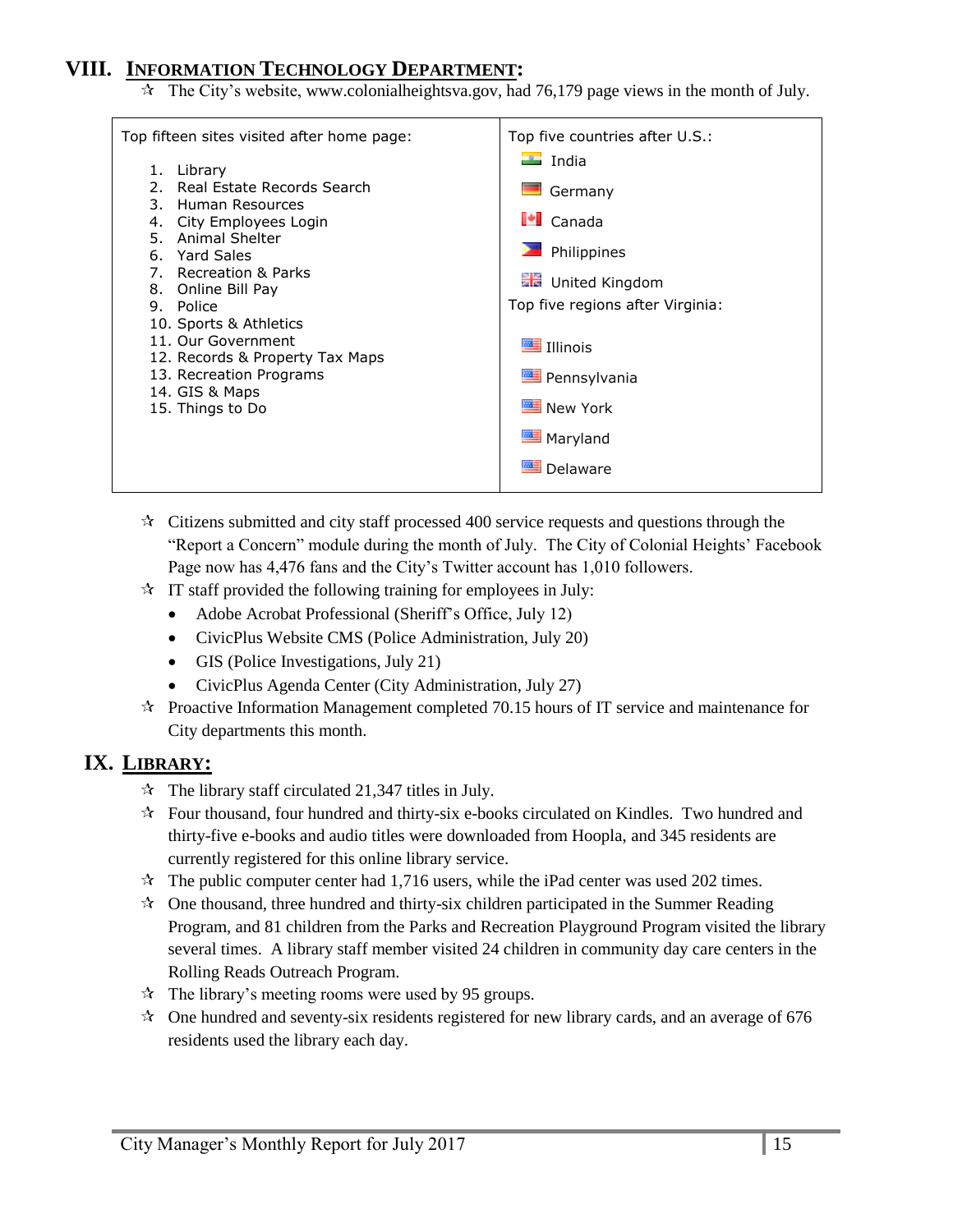# **X. RECREATION & PARKS DEPARTMENT:**

### **Recreation Division**

The Recreation Division continued to hold their Summer Camp programs to include the Playground Program, Summer Tots and various athletics camps. Six youth baseball and softball All-star teams competed in local tournaments. Adult Softball Leagues completed their regular seasons in July and will complete their tournaments in August. Youth Football and Cheerleading registration concluded in July and practices will start the second week in August. Staff prepared the Fall City Focus edition. Completed upgrades to the outside façade of Shepherd Stadium to include awnings, banners, lit signage, and parking lot improvements.

| Athletics                                          | 2016      | 2017  |
|----------------------------------------------------|-----------|-------|
| Adult Softball                                     | 31        | 24    |
|                                                    | teams     | teams |
| Youth Football Registration (as of<br>$7/31/17$ )  | 102       | 65    |
| Youth Cheerleading Registration (as of<br>7/31/17) | 63        | 47    |
| Boys Basketball Camp                               | 26        | 23    |
| Volleyball Camp                                    | 29        | N/A   |
| Cheerleading Camp                                  | 24        | 16    |
| CJ Prosise Football Camp                           | N/A       | 110   |
| Tennis Lessons                                     | 31        | 10    |
| Beach Volleyball                                   | N/A       | 8     |
| Activities/Programs                                | 2016      | 2017  |
| Summer Playground                                  | 446       | 372   |
| <b>Summer Tots</b>                                 | 13        | 23    |
|                                                    |           | 3     |
| Cardboard Boat Regatta                             | N/A       | teams |
| Dive in Movie at SYC                               | $\rm N/A$ | 120   |
| Shorty Chef                                        | N/A       | 3     |
| <b>Belly Dancing</b>                               | 7         | 6     |
| Karate                                             | 13        | 9     |
| Facility Usage                                     | 2016      | 2017  |
| Community Room Attendance                          | 1,112     | 845   |
| <b>Community Room Reservations</b>                 | 25        | 19    |
| Pavilion Attendance                                | 1,865     | 2,525 |
| <b>Pavilion Reservations</b>                       | 22        | 45    |
| Field Attendance                                   | 6,935     | 9,480 |
| <b>Field Rentals</b>                               | 61        | 71    |
| Teen Center Attendance-CHHS                        |           |       |
| Students                                           | 5         | 5     |
| Teen Center Attendance-CHMS                        |           |       |
| Students                                           | 50        | 32    |

# **Violet Bank Museum**

|            | 2016 | 2017 |
|------------|------|------|
| Attendance | 262  | 199  |

 Activities-new employee orientation & training, storage purge, Christmas decoration preparation and exhibit work

### **Summer Playground Program**



### **Cardboard Boat Regatta**



## **Shepherd Stadium Upgrades**

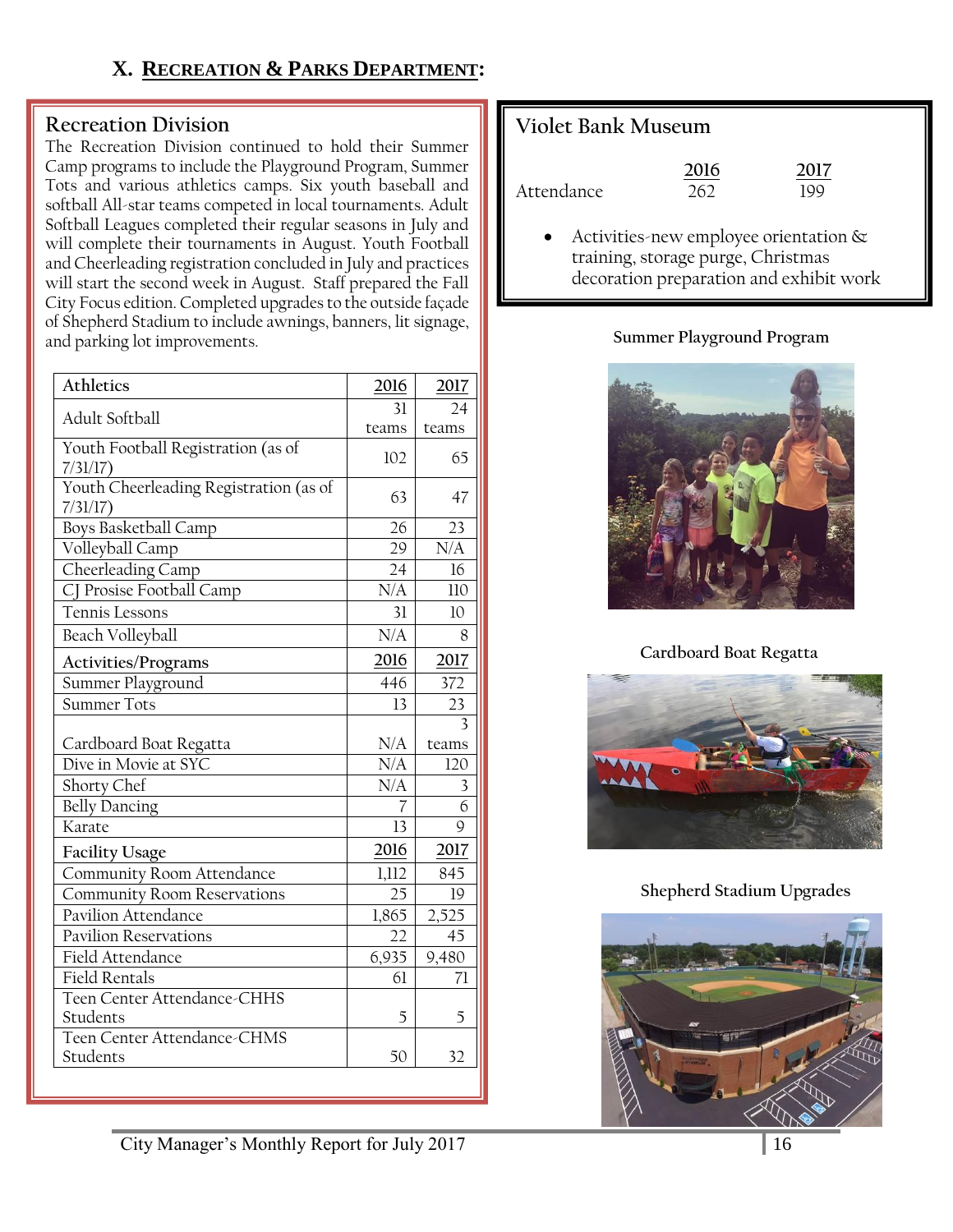# **X. RECREATION & PARKS DEPARTMENT** (CONTINUED):

| <b>Agency on Aging Activities</b> | 2017           | 2016  |
|-----------------------------------|----------------|-------|
| Bingo in Center                   | 19             | 32    |
| Bowling                           | 192            | 192   |
| <b>Bridge Party</b>               | 44             | 48    |
| Bridge Tournament                 | 88             | 104   |
| <b>BUNCO</b>                      | 12             | 45    |
| Senior Advisory Board Meeting     | 7              | N/A   |
| Senior Club Board Meeting         | N/A            | 8     |
| Senior Club Meeting               | 82             | 78    |
| Senior Citizen Dance              | 82             | 82    |
| Senior Golf Association Fort Lee  | 345            | 478   |
| Sing A-Long                       | 20             | 30    |
| Awareness/Education               | 2017           | 2016  |
| <b>Blood Pressure Check</b>       | 32             | 28    |
| Health & Stress Management        | N/A            | 15    |
| <b>TRIAD</b>                      | N/A            | 41    |
| <b>VDDHH Presentation</b>         | 14             | N/A   |
| Classes                           | 2017           | 2016  |
| Bridge 101                        | N/A            | 12    |
| Colorful Creation Open Paint      | 36             | 26    |
| Crochet & Knitting                | 42             | 35    |
| Line Dancing Class                | 74             | 58    |
| Quilts for Vets                   | 4              | 8     |
| Sewing Class                      | $\overline{4}$ | 21    |
| Tap Class                         | 53             | 66    |
| Tech Savy                         | 3              | 10    |
| Watercolor with Faye              | 33             | 38    |
| Fitness                           | 2017           | 2016  |
| Muscles in Motion                 | 215            | 200   |
| Sit & Let's Get Fit               | 235            | 200   |
| Strength & Stretch                | 384            | 274   |
| Tai Chi                           | 34             | 19    |
| Pickleball                        | 59             | N/A   |
| <b>Water Aerobics</b>             | 159            | 65    |
| Yoga                              | 145            | 101   |
| Zumba Gold                        | 14             | 10    |
| <b>Trips</b>                      | 2017           | 2016  |
| Crochet Trip                      | N/A            | 6     |
| King Family Vineyard              | 13             | N/A   |
| Lunch Bunch                       | 8              | 20    |
| Petersburg Art Show & Lunch       | 12             | N/A   |
| Spirit of Norfolk                 | N/A            | 13    |
| White Water Rafting               | $10\,$         | 24    |
| <b>TOTAL</b>                      | 2,460          | 2,346 |

| Volunteer Hours         | 16       | 16       |
|-------------------------|----------|----------|
| Meals                   | 2017     | 2016     |
| Home Delivery Meals     | 55       | 12       |
| Site Meals              | 50       | 81       |
| Transportation          | 2017     | 2016     |
| <b>Total Passengers</b> | 210      | 57       |
| <b>Total Trips</b>      | 424      | 397      |
| <b>Total Miles</b>      | 2239     | 2373     |
| Wheelchairs             | 8        | 9        |
| Donations               | \$157.20 | \$158.40 |
| New Riders              | 8        | 9        |

# **Parks, Horticulture, Buildings & Grounds**

- Prepared ball fields as needed for league and tournament play.
- Laid out and painted field hockey field at High School for fall sports.
- Laid out and painted football field at Middle School stadium.
- Laid out and painted football practice fields for recreation teams.
- Removed temporary fencing off High School baseball and softball fields.
- Repainted bathrooms at Shepherd Stadium.
- Removed & replaced pitcher's mound, installed temporary fence, prepared field at Shepherd Stadium for BIB tournament.
- Prepared field and provided work force for BIB tournament.
- Installed banners at Shepherd Stadium.
- Mulched flower beds as needed.
- Trimmed shrubs at all sites as needed.
- Trimmed back crepe myrtles at Library.
- Trimmed back crepe myrtles at Public Safety building.
- Trimmed under hedges at War Memorial.
- Trimmed viburnum and hollies at Legacy Garden.
- Trimmed back bayberry hedges at City Hall.
- Spread pine needles in beds at Library.
- Edged beds at Public Safety Building.